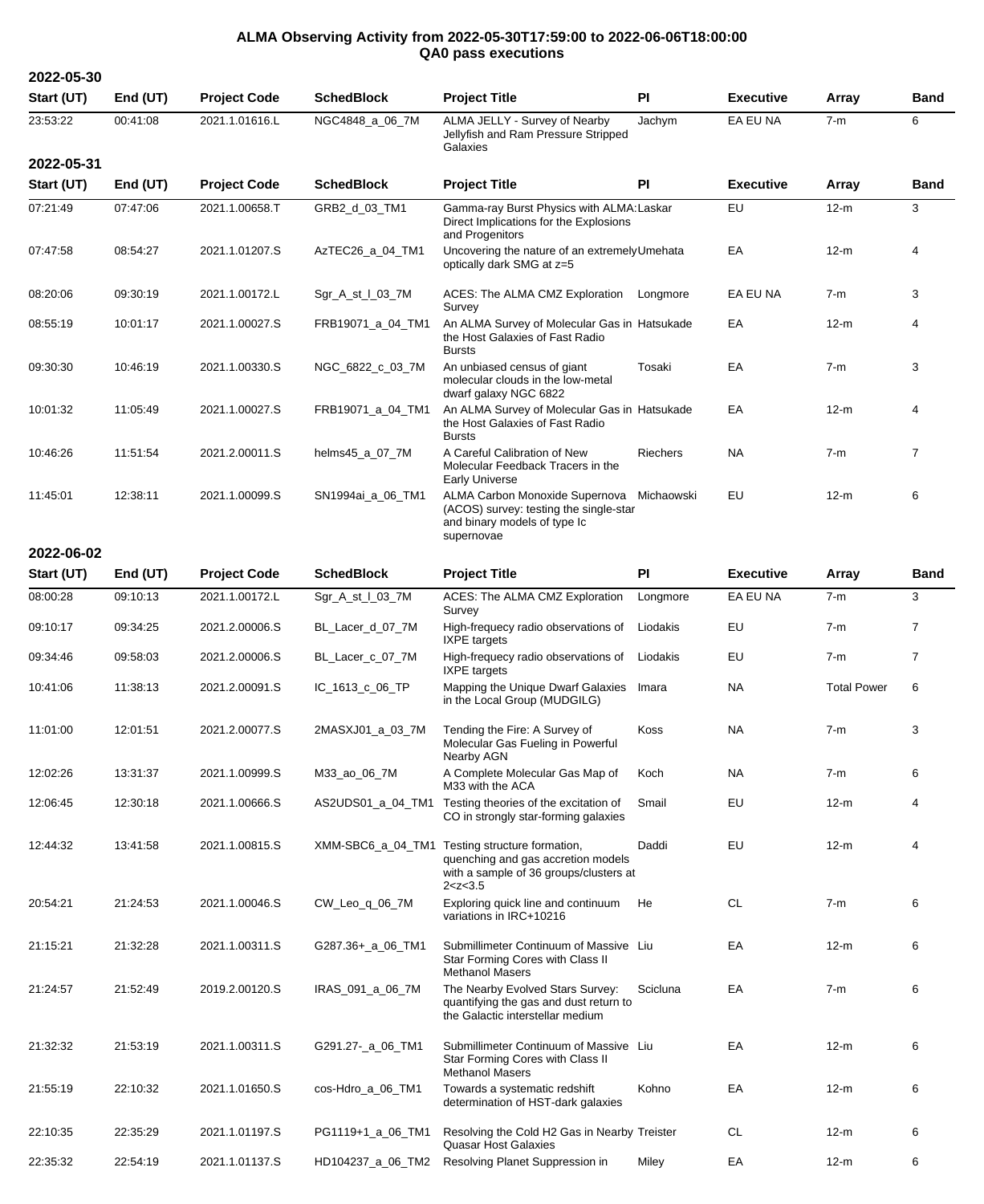|            |            |                     |                      | Circumbinaries During the Disk<br><b>Hosting Phase</b>                                                                                |                 |                  |                    |                |
|------------|------------|---------------------|----------------------|---------------------------------------------------------------------------------------------------------------------------------------|-----------------|------------------|--------------------|----------------|
| 22:54:36   | 23:22:08   | 2021.1.00311.S      | G305.21+_a_06_TM1    | Submillimeter Continuum of Massive Liu<br>Star Forming Cores with Class II<br><b>Methanol Masers</b>                                  |                 | EA               | $12-m$             | 6              |
| 2022-06-03 |            |                     |                      |                                                                                                                                       |                 |                  |                    |                |
| Start (UT) | End $(UT)$ | <b>Project Code</b> | <b>SchedBlock</b>    | <b>Project Title</b>                                                                                                                  | PI              | <b>Executive</b> | Array              | Band           |
| 02:12:40   | 03:38:23   | 2021.1.01616.L      | IC4040_a_06_7M       | ALMA JELLY - Survey of Nearby<br>Jellyfish and Ram Pressure Stripped<br>Galaxies                                                      | Jachym          | EA EU NA         | $7-m$              | 6              |
| 02:13:25   | 03:18:11   | 2021.1.01535.S      | J1222+03_a_04_TM1    | Timing the Disappearance of<br>Molecular Gas in Post-Starburst<br>Galaxies                                                            | Setton          | <b>NA</b>        | $12-m$             | 4              |
| 03:36:08   | 03:53:15   | 2021.1.00311.S      | G322.16+_a_06_TM1    | Submillimeter Continuum of Massive Liu<br>Star Forming Cores with Class II<br><b>Methanol Masers</b>                                  |                 | EA               | $12-m$             | 6              |
| 03:53:42   | 05:21:24   | 2021.1.00917.S      | V4334_Sg_b_06_TM1    | The chemical evolution in the ejecta<br>of V4334 Sgr                                                                                  | van Hoof        | EU               | $12-m$             | 6              |
| 03:58:52   | 04:53:53   | 2021.2.00001.S      | flow15_a_06_TP       | The 'Missing Link': Gas Accretion<br>Flows in the Galactic Bar toward the<br>Central Molecular Zone                                   | Ott             | <b>NA</b>        | <b>Total Power</b> | 6              |
| 05:33:03   | 06:45:37   | 2021.1.00172.L      | Sgr_A_st_I_03_7M     | ACES: The ALMA CMZ Exploration<br>Survey                                                                                              | Longmore        | EA EU NA         | $7-m$              | 3              |
| 05:34:07   | 06:17:14   | 2021.1.01487.S      | HD_15959_a_06_TM1    | What are the best conditions for<br>shielded debris disks?                                                                            | Moor            | <b>OTHER</b>     | $12-m$             | 6              |
| 05:35:20   | 07:03:58   | 2021.2.00001.S      | flow14_a_06_TP       | The 'Missing Link': Gas Accretion<br>Flows in the Galactic Bar toward the<br>Central Molecular Zone                                   | Ott             | <b>NA</b>        | <b>Total Power</b> | 6              |
| 06:23:09   | 07:51:50   | 2019.1.01291.S      | 1_a_06_TM1           | How massive are the proto-planetary Rosotti<br>discs in Cygnus OB2?                                                                   |                 | EU               | $12-m$             | 6              |
| 06:45:44   | 08:00:52   | 2021.1.00172.L      | 3_7M                 | Sgr_A_st_ar_updated_0 ACES: The ALMA CMZ Exploration<br>Survey                                                                        | Longmore        | EA EU NA         | $7-m$              | 3              |
| 07:04:02   | 08:15:37   | 2019.1.01400.S      | W28_j_06_TP          | A Quest for the Formation Mechanism Sano<br>of Molecular Filaments                                                                    |                 | EA               | <b>Total Power</b> | 6              |
| 07:56:34   | 08:17:04   | 2021.1.00116.S      | JVAS_J19_a_06_TM1    | Clarifying CI distribution in molecular Miyamoto<br>cloud by absorption observation<br>toward compact quasars behind the<br>Milky Way |                 | EA               | $12-m$             | 6              |
| 08:00:55   | 09:13:22   | 2021.1.00172.L      | Sgr_A_st_ap_03_7M    | ACES: The ALMA CMZ Exploration<br>Survey                                                                                              | Longmore        | EA EU NA         | $7-m$              | 3              |
| 08:16:23   | 09:32:20   | 2021.2.00001.S      | flow02_a_06_TP       | The 'Missing Link': Gas Accretion<br>Flows in the Galactic Bar toward the<br>Central Molecular Zone                                   | Ott             | <b>NA</b>        | <b>Total Power</b> | 6              |
| 08:17:07   | 09:23:06   | 2021.1.00027.S      | FRB19071_a_04_TM1    | An ALMA Survey of Molecular Gas in Hatsukade<br>the Host Galaxies of Fast Radio                                                       |                 | EA               | $12-m$             | 4              |
| 09:18:04   | 10:29:45   | 2021.1.00265.S      | herbs189_a_08_7M     | <b>Bursts</b><br>A Comprehensive [CII] Survey of<br>Herschel-Selected Starbursts at z=3-6                                             | <b>Riechers</b> | NA               | $7-m$              | 8              |
| 09:23:10   | 10:33:24   | 2021.1.00285.S      | MUDF_a_06_TM1        | An ALMA view of the MUSE Ultra<br>Deep Field                                                                                          | Fumagalli       | EU               | $12-m$             | 6              |
| 09:32:23   | 10:32:21   | 2021.2.00091.S      | NGC_6822_a_06_TP     | Mapping the Unique Dwarf Galaxies<br>in the Local Group (MUDGILG)                                                                     | Imara           | NA               | <b>Total Power</b> | 6              |
| 10:33:26   | 11:38:52   | 2021.1.01207.S      | AzTEC26_a_04_TM1     | Uncovering the nature of an extremely Umehata<br>optically dark SMG at z=5                                                            |                 | EA               | $12-m$             | 4              |
| 11:12:53   | 12:28:13   | 2021.1.00265.S      | herbs $42$ a 08 $7M$ | A Comprehensive [CII] Survey of<br>Herschel-Selected Starbursts at z=3-6                                                              | Riechers        | NA.              | $7-m$              | 8              |
| 11:43:53   | 12:34:32   | 2021.1.01320.S      | J0100+28_a_06_TM1    | Opening an Era of CGM-scale Study Silverman<br>of the Most Massive Halos at z>6 with                                                  |                 | EA               | $12-m$             | 6              |
| 12:28:18   | 12:56:33   | 2021.2.00180.S      | 4C15.05_a_07_7M      | ALMA<br>Resolving systematics in the Planck<br>sub-millimetre spectra of radio-loud                                                   | Ramakrishnan    | CL               | $7-m$              | $\overline{7}$ |
| 12:34:35   | 12:54:31   | 2021.1.00026.S      | NGC1068_a_08_TM2     | AGNs<br>Multi-band sub-THz observations in<br>NGC 1068: A test of the Unified                                                         | Taniguchi       | EA               | $12-m$             | 8              |
| 22:38:55   | 23:13:02   | 2021.2.00052.S      | HerBS-16_a_04_7M     | Model of AGN<br>The Home Straight - CO Redshifts of Bakx                                                                              |                 | EA               | $7-m$              | 4              |
| 2022-06-04 |            |                     |                      | Herschel's Brightest SMGs                                                                                                             |                 |                  |                    |                |
| Start (UT) | End (UT)   | <b>Project Code</b> | <b>SchedBlock</b>    | <b>Project Title</b>                                                                                                                  | PI              | <b>Executive</b> | Array              | Band           |
| 03:59:40   | 04:16:48   | 2021.2.00001.S      | flow14_a_06_TP       | The 'Missing Link': Gas Accretion                                                                                                     | Ott             | <b>NA</b>        | <b>Total Power</b> | 6              |

Flows in the Galactic Bar toward the

Central Molecular Zone